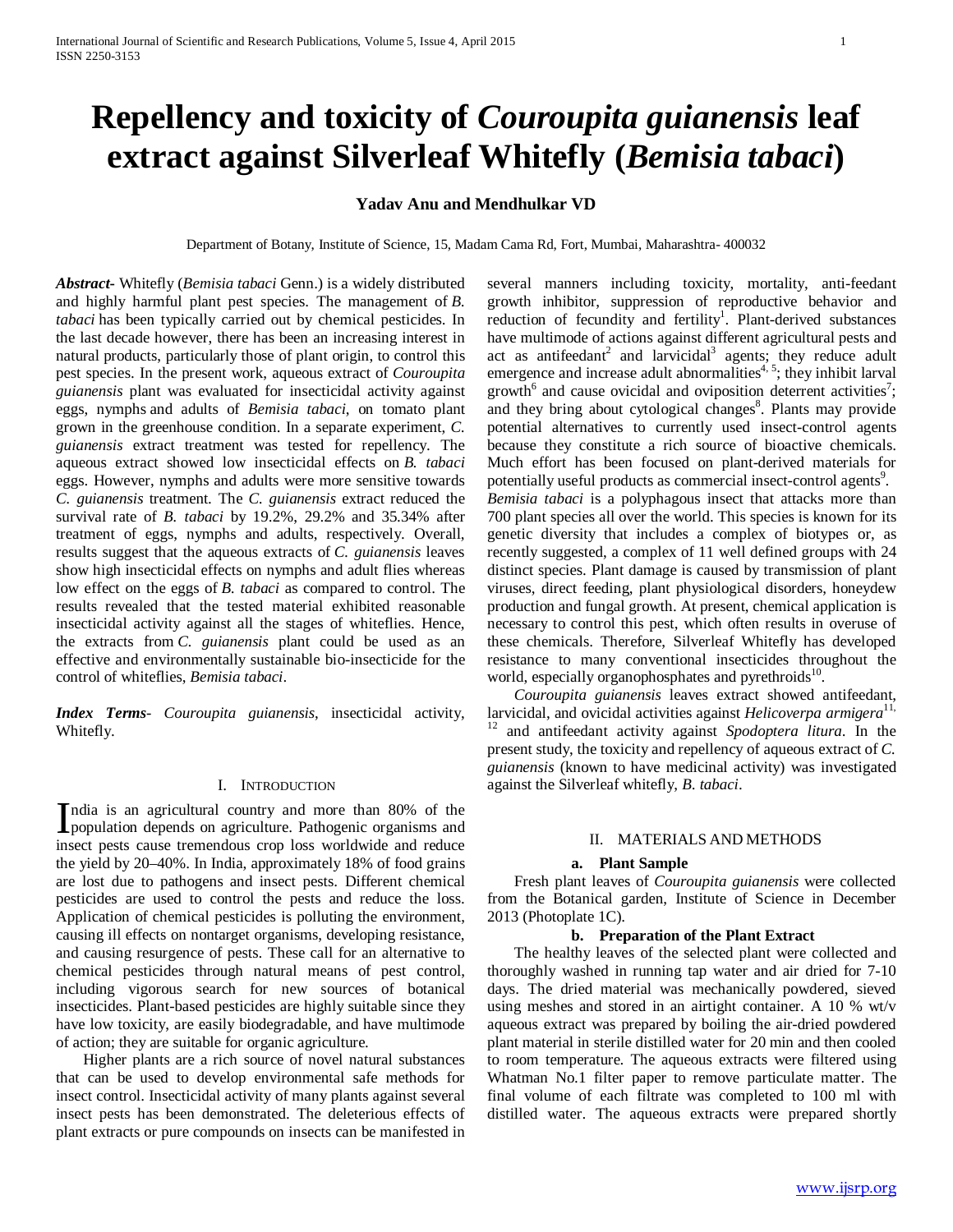before application. Negative control was represented by distilled water.

## **c. Insect culture**

 The colony of *B. tabaci* was maintained on tomato plants. To obtain immature whiteflies, 4-week-old greenhouse grown tomato plants (whitefly-free greenhouse) were trimmed to three fully expanded leaves and were transferred to the whitefly colony for 48 hr. Adults were then aspirated from the plants, and the plants were placed in a separate cage. The synchronously developing, uniformly-aged whitefly populations were then held until they developed to the appropriate stage.

### d. **Egg mortality**

 Immediately after the adult whiteflies were aspirated from the plants, the plants were sprayed with the extract. Water served as the negative control. For testing, the number of eggs per plant was fixed to 50. There were five replicates (plants) for each treatment. Eight days after treatment, the unhatched eggs and newly emerged nymphs were counted and the percent hatch calculated.

### e. **Pupal mortality**

 Fourteen days after infestation, when most of the nymphs were in the red-eye stage (Photoplate 1B), the plants were sprayed as before. For testing, the number of nymphs per plant was taken to be 50. There were five replicates (plants). Seven days after treatment, when most of the pupae had emerged from control plants, the number of empty pupal cases and pupae that failed to emerge was counted and the percent of emergence was calculated.

### f. **Adult mortality**

 A fully expanded leaf was placed in wet moss inside a petri plate. The leaf was dipped into the solution of the required treatment and left as it is overnight. About 30 adult flies (Photoplate 1A) were then introduced inside each petri plate. Distilled water was used as negative treatment. The number of dead whitefly adults was recorded after 48 hr. A whitefly adult was considered dead if it did not move after probing with a paint brush. Five replicates were made for each treatment.

# g. **Repellency test**

 Two fully expanded leaves of tomato were placed individually in petri plates. One leaf was dipped in the tested plant extract and the other one was dipped in distilled water. The petri plates were placed in a plastic box covered with fine netting material. About 50 immobilized adults were placed between the two petri plates. Numbers of adults attracted to each leaf was recorded after 24hr. Five replicates were made for each treatment.

### III. RESULTS AND DISCUSSION

 The toxicity effect of *C. guianensis* extract was studied on different stages of whitefly and the results obtained are tabulated in Table-1. The aqueous extract of *C. guianensis* showed low insecticidal effect on *B. tabaci* eggs. However, nymphs and adults were more sensitive towards *C. guianensis* treatment (Fig. 2). The *C. guianensis* extract reduced the survival rate of *B. tabaci* by 19.2%, 29.2% and 35.34% after treatment of eggs, nymphs and adults, respectively. The toxic effect of *C. guianensis* extract on eggs, nymphs and adult whiteflies was

2.4%, 21.6% and 24.67% (Fig. 1), respectively and it was higher compared to the negative control (D/W).

 The extract of *C. guianensis* showed high repellency effect to adults of whitefly. Around 70% adult flies were attracted to the negative control (water) and 30% were attracted to the plant extract, thus showing that the plant extract has around 70% repellency activity (Table-2).

| Sr.<br>no. | Life<br>stages | <b>Treatment</b> | <b>Mortality</b><br>Mean $\pm SD$ | $\frac{0}{0}$<br><b>Mortality</b> |
|------------|----------------|------------------|-----------------------------------|-----------------------------------|
| 1.         | Eggs           | Treated          | $9.6 \pm 2.07$                    | 19.2                              |
|            |                | Control          | $8.4 \pm 1.52$                    | 16.8                              |
| 2.         | Pupae          | Treated          | $14.6 \pm 2.88$                   | 29.2                              |
|            |                | Control          | $3.8 \pm 0.83$                    | 7.6                               |
| 3.         | Adults         | Treated          | $10.6 \pm 2.07$                   | 35.34                             |
|            |                | Control          | $3.2 \pm 0.84$                    | 10.66                             |

## **Table 1: Toxicity test in Whitefly- Effect of** *Couroupita guianensis* **leaf extract***.*

Treated= Treatment with *C. guianensis* leaf extract; Control= Treatment with D/W

| Table 2: Repellency test in Whitefly- Effect of <i>Couroupita</i> |  |  |  |  |  |
|-------------------------------------------------------------------|--|--|--|--|--|
| <i>guianensis</i> leaf extract.                                   |  |  |  |  |  |

| <b>Sr. No.</b> | <b>Parameters</b> | No. of adult flies attracted<br>towards: (out of $50$ ) |                           |  |
|----------------|-------------------|---------------------------------------------------------|---------------------------|--|
|                |                   | C. guianensis Control-<br>leaf extract                  | <b>Distilled</b><br>Water |  |
|                | Mean $\pm SD$     | $14.8 \pm 1.30$                                         | $35.2 \pm 1.30$           |  |
|                | Percentage        | 29.6%                                                   | 70.4%                     |  |

 Whitefly management has traditionally depended on the use of synthetic insecticides. However, the increasing resistance of *Bemisia* species to insecticides provides an impetus to use integrated pest control measures, including biopesticides and biological control to combat this pest. Biopesticides are based on natural products and synthetic analogs of naturally occurring biochemicals and are more acceptable than conventional pesticides because of their reputation for being less hazardous to humans and other non-target organisms $^{13}$ . Among the biopesticides, the chemical phytoconstituents derived are from a variety of plant families. The biological activity of plant extracts against bacteria, fungi, viruses and insects has been effectively reported<sup>14, 15, 16</sup>

 *Couroupita guianensis* is a tree belonging to the family Lecythidaceae. Various parts of this tree have been reported to contain oils, keto steroids, glycosides, couroupitine, indirubin, isatin and phenolic substances. *C. guianensis* has showed a broad spectrum of antibacterial and antifungal activities. It is known that one of the active constituents of the medicinal plant *C. guianensis*, namely isatin, is known to exert cytotoxic activity against certain cancer cell lines, and a potential source of new chemotherapeutic agents $17$ .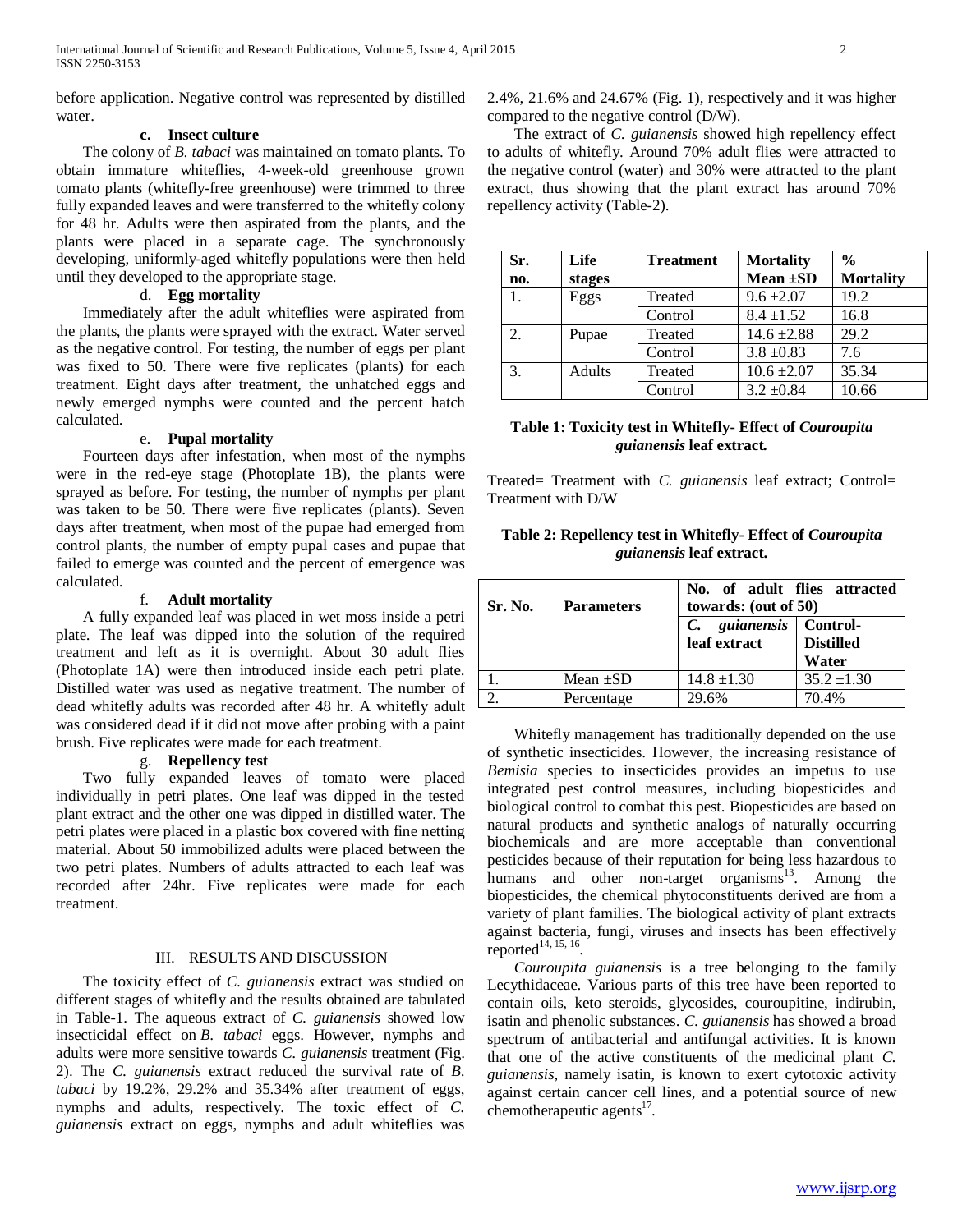International Journal of Scientific and Research Publications, Volume 5, Issue 4, April 2015 3 ISSN 2250-3153

 Repellent activity of the test plant could be attributed to the complex mixture of compounds that are detected by the susceptible insect<sup>18</sup>. *C. guianensis* is among the ancient aromatic plants and this aromatic property could be responsible for the repellent activity towards whitefly.



**Photoplate 1**: A- Adult Whiteflies; B- Whitefly nymphs; C- *Couroupita guianensis* leaves



**Figure 1. Toxic effect of** *C. guianensis* **aqueous leaf extract on % egg, pupal and adult mortality.**



**Figure 2. Mean failure of emergence in the different stag es of whiteflies after treatment with** *C. guianensis* **extract.**